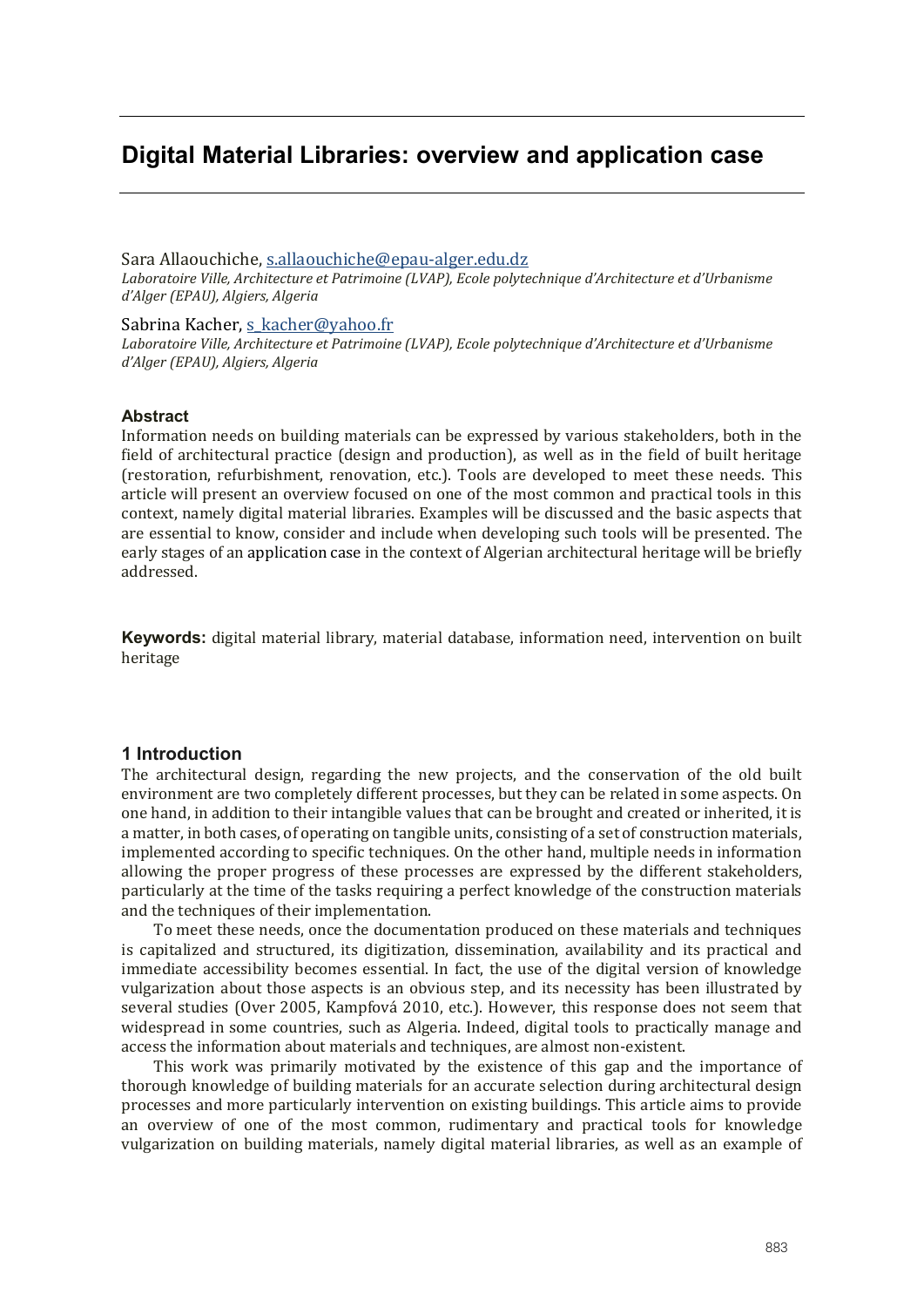application in its early stages of development, for the context of the architectural heritage in Algeria.

For better understanding, and in the context of this article, a "material library" will be defined as: a space where a number of physical samples of materials are collected and organized in a thoughtful manner. Physical samples can be displayed in a variety of ways, depending on the space and furniture chosen: on shelves or displays, with drawers or sometimes in bins; hung on vertical panels in the case of small samples; or horizontally on tables or cabinets with large drawers. The samples allow direct physical contact and a concrete and visual appreciation of the sensory values of the materials. Thus, a digital material library would simply be, in a general sense, a virtual space to search, consult and learn about materials.

## **2 Why digital material libraries**

In this article, the choice of digital material library is due to several reasons, among others, a first state of the art that allowed to notice the existence of many interesting examples, developed under different contexts, thus facilitating the understanding of their functioning and allowing to suggest ideas and aspects to be evolved and readapted according to the needs and objectives of all those wishing to develop their own digital material libraries. Furthermore, a digital material library remains a practical, often decision-support tool in the processes of architectural design (Hindmarch 2009, Wilkes 2018, etc.) and intervention on built heritage (Frangipane 2010, Kampfová 2010, Napolitano 2019, etc.), allowing to store, organize, disseminate, access, and exploit various materials information in a convenient and instantaneous way. This same choice also emerges from the unavailability of such tools in the Algerian context, as mentioned above, which could have assisted and responded to the information needs expressed by various stakeholders during their interventions on built heritage.

## **3 Working method**

This work consisted of a continuous back and forth between two essential components, namely: the literature review and the search for examples of existing digital material libraries. The review of the published literature on the subject of digital material libraries was conducted using several academic research databases such as Scopus, Science Direct, DOAJ, Jstor, Taylor & Francis, Sage Journals, Wiley Online Library, etc., and using keywords mainly in English and occasionally in French. The part concerning the examples of digital material libraries was an online search using keywords and synonyms in both languages around the same theme. This paper will consist, on one side, in presenting illustrative and varied examples, developed under different contexts, and seek to extract the basic aspects to be known, understood and included when developing such tools. On the other, some aspects related to a project of digital material library applied to the Algerian architectural heritage, in progress, will be discussed. The latter is currently in its early stages, consisting of the data collection which will constitute the content of the database.

# **4 Discussion**

## **4.1 Digital material libraries in published literature**

The literature review revealed that material libraries, whether physical (as a real space) or digital ȋas a virtual spaceȌ, are a very common and widespread concept around the world, which is not the case in Algeria for example, where they remain almost unknown. Moreover, most material libraries have digital access to their collections. Indeed, several studies, notably (Over 2005, Kampfová 2010, Jost 2011), have illustrated the necessity of using digital versions for the spreading and vulgarization of knowledge about building materials. A situation emphasized in particular by the limitation imposed by material libraries, where access to physical collections requires moving and is limited to a specific spatial area (Kampfová & Přikryl 2010).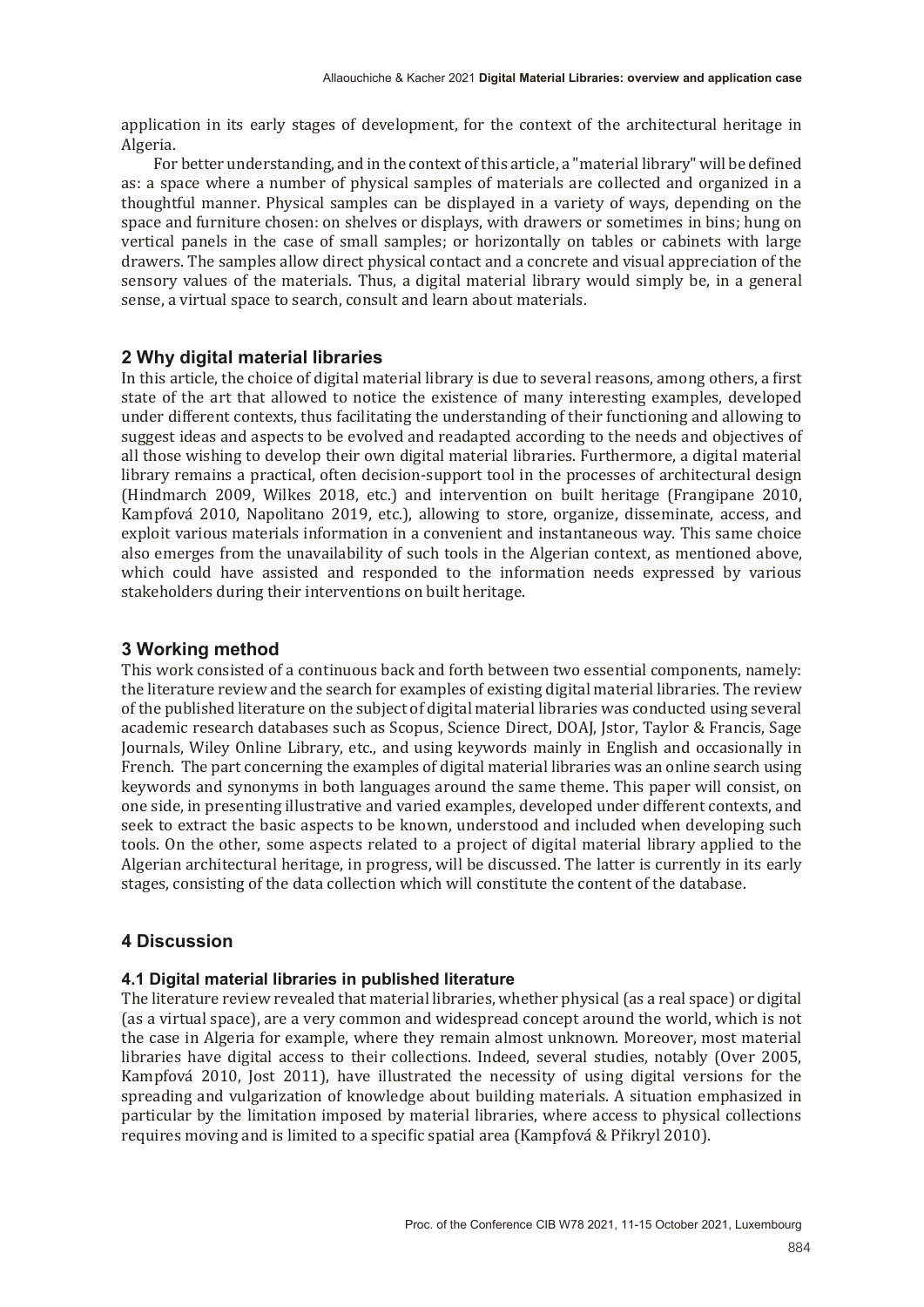During the process of architectural design or intervention on ancient buildings, and in order to assist and meet the needs in terms of information, expressed by various stakeholders at the time of choice and selection of materials, many digital tools have been developed and continue to be. Digital material libraries, or material databases are very common and practical examples  $[Ozao 2007, Scott 2008, Turnel 2016, Perucchetti 2020, etc.).$ 

In the context of scientific research, digital material libraries or material databases can be developed, for specific, sometimes sensitive, domains, such as architectural heritage or old buildings in general. The fragility of the latter requires particular attention to the reliability and quality of information sources to be provided to users on building materials and the used techniques of implementation. This aims for a better knowledge and management of the resources of old materials, for an effective intervention on this type of buildings, in particular at the time of the choice of conservation or replacement methods. Historic stone has been the subject of several studies, such as: PierreSud (Dessandier et al 2013, 2016), historical and technical atlas of Burgundian building stone (Büttner 2011), electronic database of historical stone resources in Italy (Frangipane 2010), electronic database of historical natural stones of the Czech Republic (Kampfová & Přikryl 2010), building stone databases in the UK  $(Hvslop 2010)$ , etc.

The availability of this type of material is one of the first aspects to consider before intervening.  $(Turnel 2016)$  is a representative example of studies that can be carried out for this purpose, often using Geographic Information Systems, allowing to list, identify, locate and inform not only on the provenance of a material but on the material itself. Digital reconstruction is another very common form of conservation of historic buildings. In the same way that tools are developed to assist a physical intervention, they are also developed to provide interdisciplinary data needed to facilitate digital reconstruction (Napolitano 2019). The importance of developing digital tools to address the need for information about materials in general is no longer up for discussion, whether for architectural designers or stakeholders intervening on the valuable building.

## **4.2 Online material libraries**

It has been noticed that material libraries, whether physical (as a real space) or digital (as a virtual space), can be designed by institutions with diverse characters, belonging to distinct fields ȋconstruction, architecture, archaeology, materials science, engineering, different design disciplines, etc.). and therefore have very different scopes.

Indeed, in the case of online material libraries, the scope can be commercial, allowing to advertise, promote or sell products. This is, for example, the case of Material Lab - Johnson Tiles in London and Heylen Ceramics in Belgium, created and managed by manufacturers or traders. They can also be designed to offer resource and consulting services, as in the case of Innovatheque-FCBA Technological Institute in France. As for those created and managed by architectural offices, such as La MAT in France, the primary goal is to assist both designers and clients during the design process. Digital material libraries can also be designed for educational purposes, and most often, managed by academic institutions, to assist the teaching and learning process, especially for the different design disciplines. This is the case, for example, of the MLAB of the Aarhus School of Architecture, the Materials Gallery of the Colegio Oficial de Arquitectos in Madrid, the Material Research Collaborative of the University of Houston, the Institute of Making of the University College of London, the Materials Lab of the Austin School of Architecture, etc. In addition, the creation of a digital material library can be part of a scientific research project, such as the digital "technotheque" of the "Laboratoire Préhistoire et Technologie" of Paris-Nanterre university.

The content of a digital material library can vary depending either on the character and purposes of the institution managing it, or on the nature of the samples selected and presented, whether it is raw materials or debris of materials/objects, collected most frequently by historical, archaeological, artistic…etc. institutions, like the technotheque mentioned above. It can also be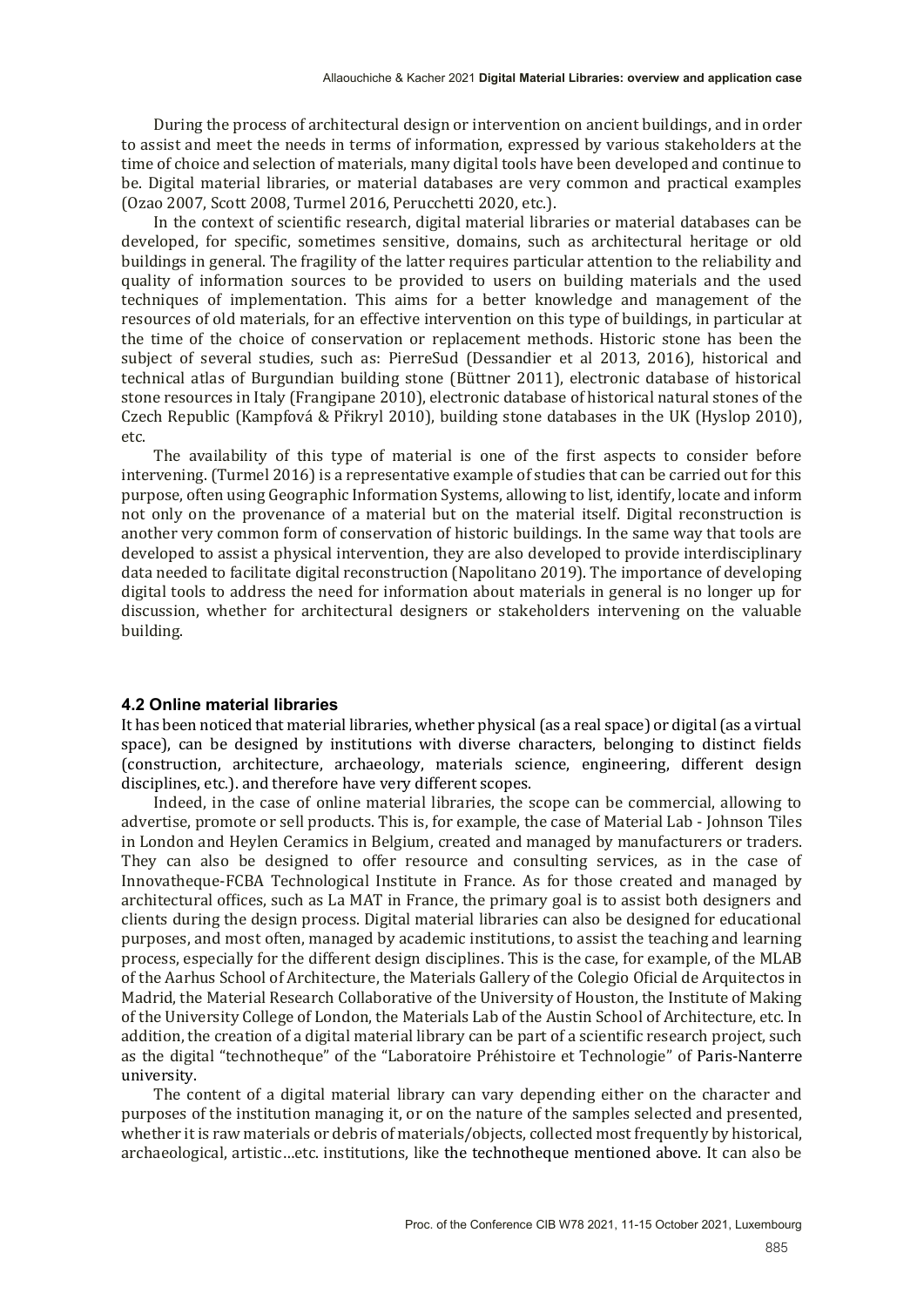about building materials or products, such as "ARCHI-MATERIAL", "Digital environemental hub for global construction products", "Sweets" for building product and manufacturer source, "BuildSite", etc. often observed in the case of commercial or building consultancy companies; and sometimes even finished objects, generally found in design institutions, in its different disciplines, such as the material library of "Cité du Design" of Ecole Supérieure d'Art et Design de Saint-Etienne in France.

Therefore, these digital tools can be referred to by different names using the terms: materials or products and digital library, databases or collection, etc. It should be noted that in the context of this article, the expression ̶digital material library̶ will be used to designate all possible variants of forms and names that these last ones can take.

## **4.3 Aspects related to digital material libraries**

## **4.3.1 FAIR principles and data management of digital materials libraries**

The value of scientific data, especially that generated in the course of academic research, requires to be conserved and shared. The information produced during the design, creation or exploitation of digital material libraries are no exception. In order to achieve this, it is important to meet certain criteria and principles, including, as an example, the FAIR (Findability, Accessibility, Interoperability, and Reusability) principles for scientific data management (Wilkinson et al. 2016). Note that FAIR, as their name implies, is a set of principles and not a standard, they do, however, help facilitate systematic data reuse and sharing.

The data must first and foremost be easily found, which generally implies the implementation of online databases, which is the case for all the examples mentioned above. The metadata describing them must be rich, meaningful and identifiable in a unique and constant way, hence the need to choose illustrative categories/families according to which the content of the database will be organized and indexed.

Practical and instantaneous access to the data must then be possible, usually to the general public and therefore in open access, which is the case for the vast majority of the examples discussed; or it may be restricted, either from a certain level of information, or totally limited to certain categories of public, notably through a membership request, as is the case for MATERIAL CONNEXION.

A third extremely important aspect of the FAIR principles is data interoperability, which is recommended by the ISO, notably ISO 23387, which is one way to ensure this. Further research is needed to address this issue in the examples of digital material libraries cited above. Nevertheless, interoperability can be assured in various ways, some of which are discussed in the following.

As a matter of fact, each of these digital material libraries has been created in a particular context to respond to specific problems, goals and needs. The digital material library applied to the Algerian architectural heritage, which is part of our research, is no exception. The effort provided throughout the production, collection, processing, organization, and dissemination of data on the selected materials remains consistent. In order to avoid repeating these efforts, and consequently saving invaluable time, the interoperability of both the data and the computer systems used becomes at this stage an essential criterion to ensure.

In this regard, particular attention must be paid to the terminology to use, as well as to the way in which connections between all the data and metadata are made. This implies, particularly in the case of digital material libraries, the importance of the contribution of experts in the field of construction and built heritage during the different steps of the conception and creation of this type of specific databases. The data must obviously be stored in an open, machine-readable and understandable formats, using formal and common languages, so that the metadata can be exchanged and combined with other data, in the short and long term. This approach will allow the connection, sharing and collaboration of the different stakeholders, despite their different fields of expertise and visions, involved in the decision making related more particularly to the aspect of materials and products in the field of construction or, in our case, of the intervention on the built heritage in Algeria.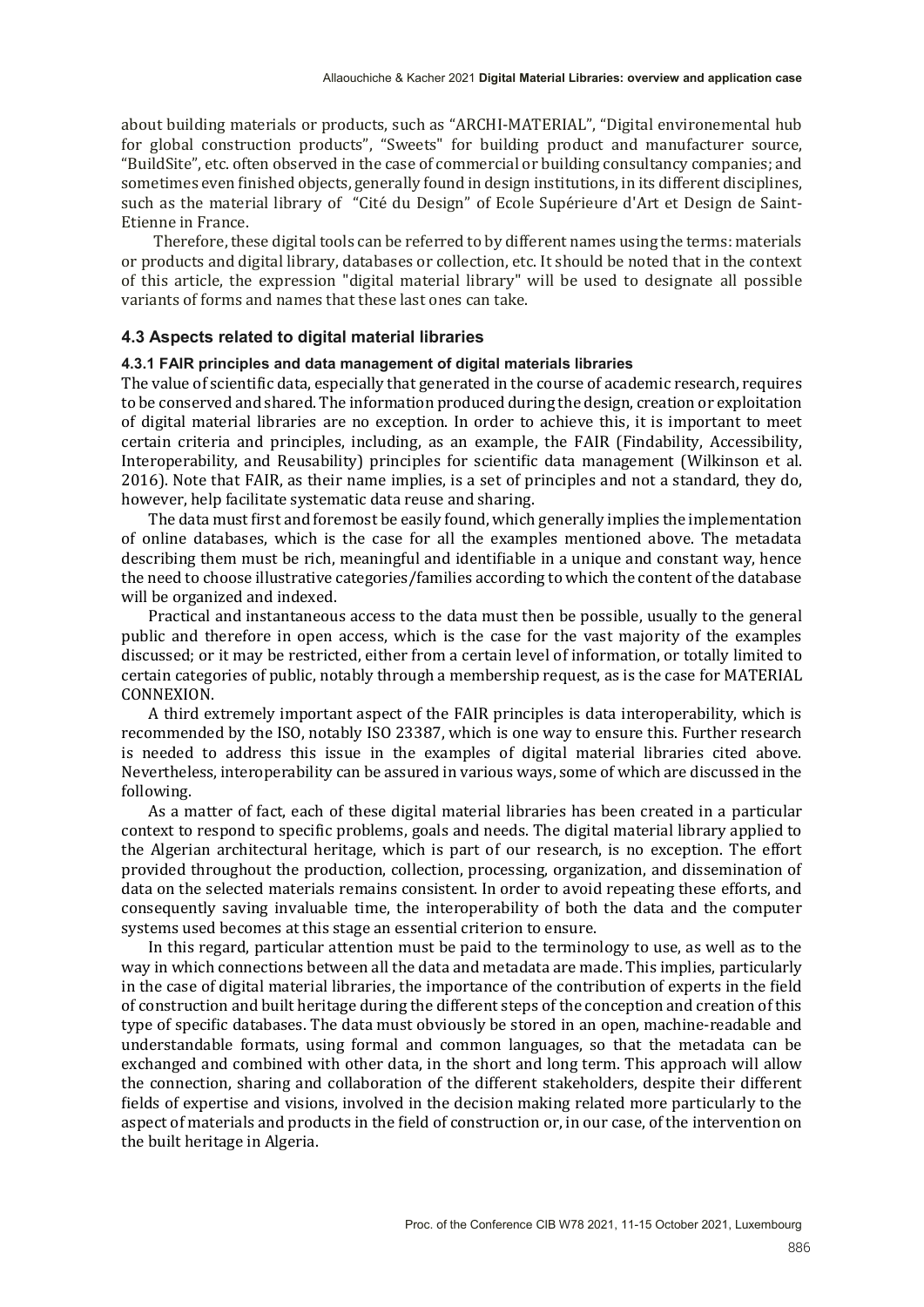The introduction of BIM can be considered as one of the main solutions in this matter, especially through the open file format IFC (Industry Foundation Classes), which ensures interoperability between different software, and which has become an international standard, used for the exchange and sharing of data in the construction field. Regarding the cultural heritage domain, ongoing research (Diara & Rinaudo 2020) are aiming to propose experimental IFC to be implemented in HBIM. Concerning the development of HBIM, especially in the Algerian context, where the use of digital tools in the field of architectural heritage (for the capitalization of knowledge, preservation of know-how, management, etc.) still few steps behind, the creation of a digital material library applied to the built heritage may have a very significant impact in this direction.

All the data collected, produced, shared and exploited during the process of designing, creating and using digital material libraries, like any other database, must be reusable, in the long term, in the most optimal way. This is possible through the use of a variety of attributes for their description, that are specific and relevant to the construction or built heritage field and to the specific objectives set beforehand, in order to meet the needs of the users. In addition, in most of the examples cited, documentation and resources are made available for download for probable citation or reuse.

#### **4.3.2 Forms of digital access**

The search and digital access to the content of the material libraries can be done either online or offline, and can take different forms, which can be organized into 3 main categories.

Connected material libraries, in which the connection is made through electronic chips or QR codes inserted in the physical samples, to be scanned with a mobile device or a tablet, allow automatic and instant access to the digital format of the information about them. This is the case, for example, with "matériauthèques Campus" of the start-up ARCHI-MATERIAL in France. Through the instant access to the data, this approach saves a considerable amount of time but is only possible with in-situ presence. This does not prevent the fact that it can be possible to access the material database independently of the physical samples.

Material libraries that are not connected to the physical samples, but whose digital version of the collection can be accessed in different ways: website  $(E$ -commerce, search engine, etc.), a private database, specific to the institution managing it, such as the Material Lab of Pratt Institute, or a database shared between several institutions.

And finally, material libraries existing only in digital version, accessible from the same previous possibilities, for example: MATERIAL DISTRICT, and to which, in some cases, different institutions can subscribe. This is also often the case of material databases developed for scientific research purposes.

#### **4.3.3 Research modes**

Access to the content of a digital material library can be done through different search modes. These are often predefined headings, which can be selected by simple click, or by checking several of them at the same time in certain cases. This is the example of Material Lab at the School of Architecture of the University of Texas at Austin, or the Material Research Collaborative of University of Houston. Searching by text entry or keywords is one of the most common modes. Furthermore, in digital material libraries, the use of images is very common, as in the example of the MLAB of the Aarhus School of Architecture or Material Lab of Pratt Institute, etc. Images can be used as a search mode, where the different headings are represented in graphic or photographic form; as a search result; or both at the same time. Indeed, the image is the most appropriate way to represent a physical object (in our case materials), this allows the user to quickly spot the product or material he is looking for. In many cases of digital material libraries, several search modes are combined as in Material District, Raumprobe in Stuttgart, etc. This allows to ϐilter the data according to several levels and reach relevant search results.

#### **4.3.4 Content organization**

Depending on the nature of the digital material library, its aims and specialization, and the information needs of its targeted public, the organization or indexing of the content of the database related to the material samples is most often done by material family/composition (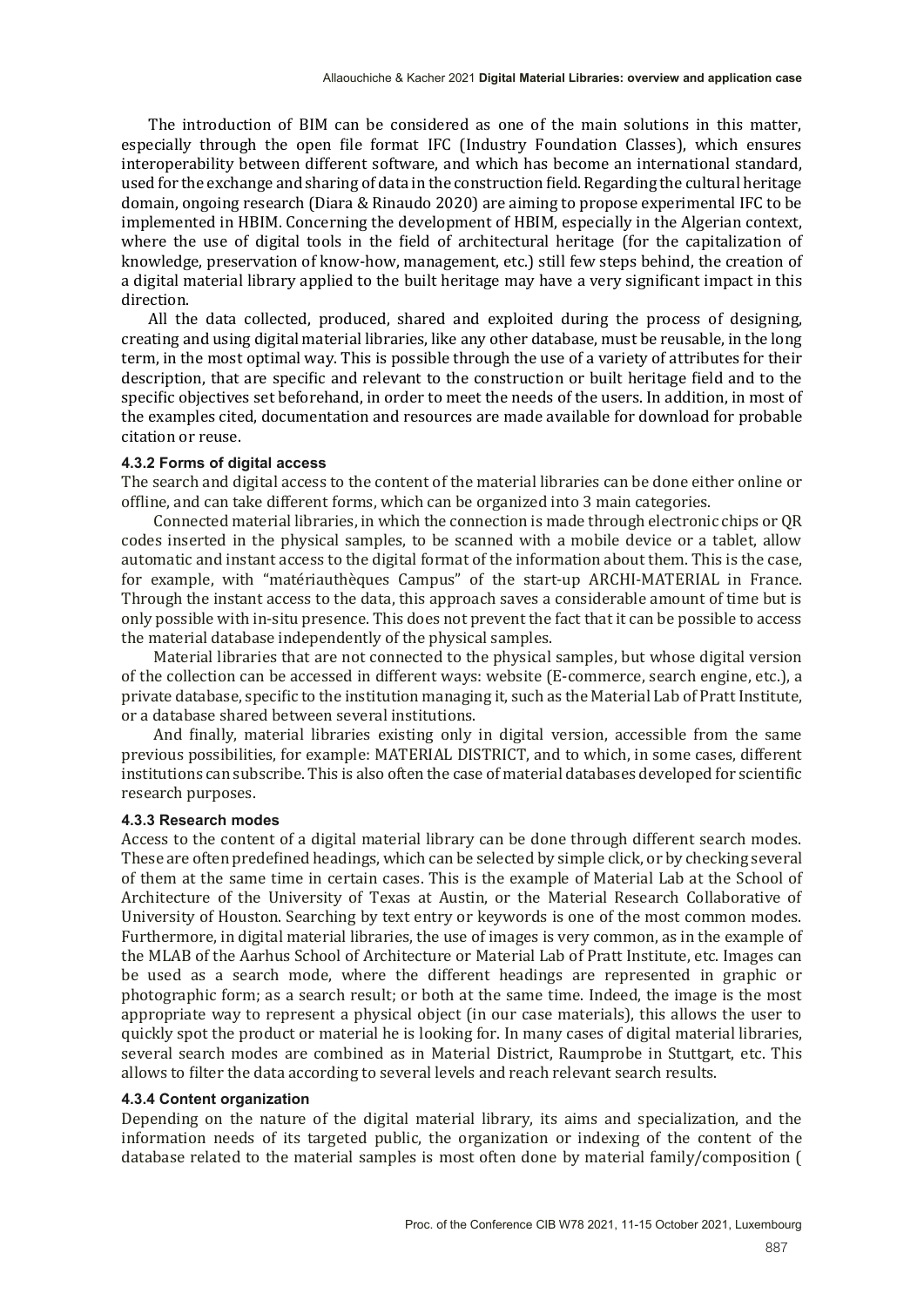ceramic, composite, hybrid, glass, metal, natural, polymer, wood, stone, plastic, mineral, textile, paper, etc.); or by use/application (shell, foundation, structure, interior or exterior cladding, floor or wall cladding, envelope, roofing, insulation, finishing, joinery, etc.). There are several other aspects according to which materials can be organized such as the manufacturing process ȋcasting, molding, ϐilling, ϐinishing, surfacing, assembling, bonding, deforming, machining, rapid prototyping, etc.); the state/nature (binder, solid, liquid, gas, rigid, aerated, etc.); appearance aspects (gloss, translucency, texture, weight, colors, etc.); form (aggregate, bar, angle, fiber, plate/board, etc.); origin and provenance, etc. In most cases, several forms of organization and criteria are combined offering a larger research options.

#### **4.3.5 Search results**

A digital material library allows to store important amounts of information, which is sometimes impossible to provide directly/physically to the users, who can express various needs relating to information about different aspects of materials. To meet these needs, it is important in a first level to provide general information allowing the identification of the material (Name, family, description, etc.) with notably illustrations (graphic or photographic representations) as well as technical data (composition, various properties, etc.).

The nature of the remaining information and the level of detail to be provided may vary according to the character of the institution managing the digital material library and the context in which it was developed. In addition to the aspects mentioned above, those with a commercial scope will tend to provide information on the fields of application (the current uses/suitability, projects that have used it, etc.), and data concerning the origin and provenance of the material, as well as the prices, and contact details of manufacturers, often throughout external links, allowing direct access to the website of the product or manufacturer.

Data on manufacturing processes, installation techniques, maintenance, etc. are important for theoretical learning and teaching, as well as for practical and professional purposes. Users of certain design disciplines (Architects, interior designers, etc.) may be particularly interested in aesthetic and appearance aspects (shape, dimensions, size, weight, colors, textures, etc.).

When the material allows us to orient the design and production practices for a positive impact on the health and the environment, the ecological, environmental and sanitary data concerning it are reported according to various aspects. They can indicate if the resource is renewable or finite, if the material can be re-used or if it is recyclable. The data may include any labels and certifications awarded to the materials (Health Product Declaration, Environmental Product Declaration, Cradle to Cradle, etc.).

In order to ensure one of the FAIR principles related to data reuse, a documentation is made available in some cases in the form of references, bibliographic resources or videos, and sometimes downloadable material/product or technical sheets in PDF format, etc. A citation option (of the product, the information about it or the website containing this information) is sometimes possible. The user can request for more information when needed.

# **5 Application case in the Algerian context**

## **5.1 The relevance of a digital material library in the local context**

A perfect knowledge of the different aspects related to materials and construction techniques of the architectural heritage is a prerequisite for any intervention process on the latter, especially at the stage of choosing a suitable material or an appropriate treatment method. In this regard, a digital material library applied to the context of the Algerian built heritage is being developed in the ongoing scientific research which is estimated to contribute significantly to meet the information needs expressed by different profiles during interventions on this type of building.

In the local context, this knowledge is necessary, first of all, during the stage of the multidisciplinary analysis and study and the preparation of the expertise report, which are among the phases of the intervention process recommended by the REHABIMED method. Another practice could possibly benefit from the contribution in information that a digital material library applied to heritage could offer. It is, in this case, the archaeology of the building, which allows the recognition of the tools and constructive techniques of implementation, a better knowledge of the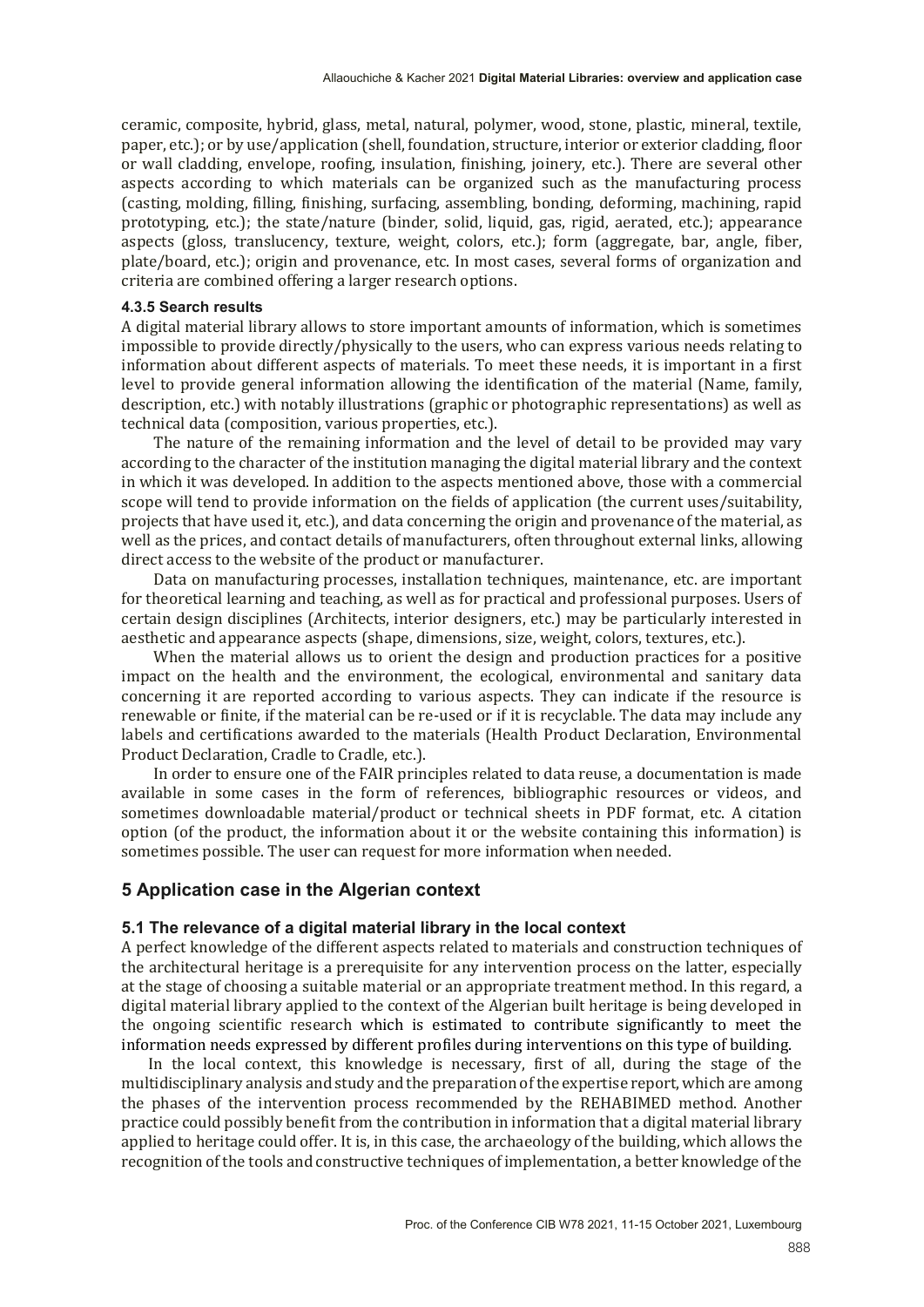materials and their characteristics, the pathologies of deterioration and the possible techniques of treatment. In addition, one of the canonical parts of the architectural monography is the architectural description and analysis of the building, where, in particular, a description of materials and structures, and therefore a perfect knowledge of them is necessary. It is also important to note that, during the constitution of classification files of the cultural properties as historical monuments (a determining step in the process of patrimonialization), a perfect knowledge of the property to be classified is a decisive aspect, and this induces notably a thorough knowledge of its materials and techniques of implementation.

These examples are among many other processes and decisive moments during which it is important to have answers on when, why, where and how to use materials and techniques in the particular context of Algerian architectural heritage. The digital material library that is being developed in this context aims to be a practical tool contributing to meet these needs.

#### **5.2 Aspects to consider for the application case**

In addition to the aspects discussed above (section 4.3), the elaboration of a material library applied to the Algerian architectural heritage requires the consideration of certain particularities related to this context. First of all, the organization of the inputs concerning the materials, must be done according to different levels of information related to the materials, from the general to the particular. It will be necessary to use, on one hand, common categories, by family, by application, etc., on the other hand, certain aspects can be proposed to meet the needs of the field, where the organization by geographical region, by historical period or by constructive typology would be relevant possibilities. The taxonomy forming the structure of the database will be developed based on published literature sources. The use of a controlled vocabulary is a prerequisite, such as the Architectural Descriptive System, ICOMOS glossaries, ATT, etc.

For the research results, the information to be included must cover different aspects and must allow the identification of the material (by text and visualization); its different uses, whether by product (plaster, brick, tile, etc.) or by location in the building (load-bearing wall, floor, roofing, etc.); the techniques of implementation and construction principles (casting, formwork, type of installation, layout, dimensions, quantity and dosage, etc.); its technical aspects, composition, performances and weaknesses and different properties (hardness, porosity, density, resistance to the action of water, thermal insulation, etc.), the pathologies related to both the material and the technique of implementation adopted; and finally, the possible techniques of treatment or strengthening.

## **6 Conclusion**

Despite their simple use and basic appearance, digital material libraries remain true sources of information, which are much more than a simple compilation of data. Their development requires a perfect knowledge of the domain they are dealing with, and more particularly during the first phases of design of the conceptual scheme of their database concerning the content to be included and its logical structuring. This article remains a brief version of one of the initial steps of a study concerning the development of a digital material library applied to the materials used in built heritage in Algeria, aiming at assisting and answering the information needs of the various stakeholders during restoration and rehabilitation operations. The project is in its early stages, which makes the research presented in this paper a necessary passage that allows for a better understanding of the basic principles of these digital tools operation, thus allowing to direct certain choices and decisions at the time of the development of our digital material library, while operating readjustments according to a specific context. Once the database has been implemented, it is expected that it will provide a continuously upgraded resource for future conservation and restoration projects.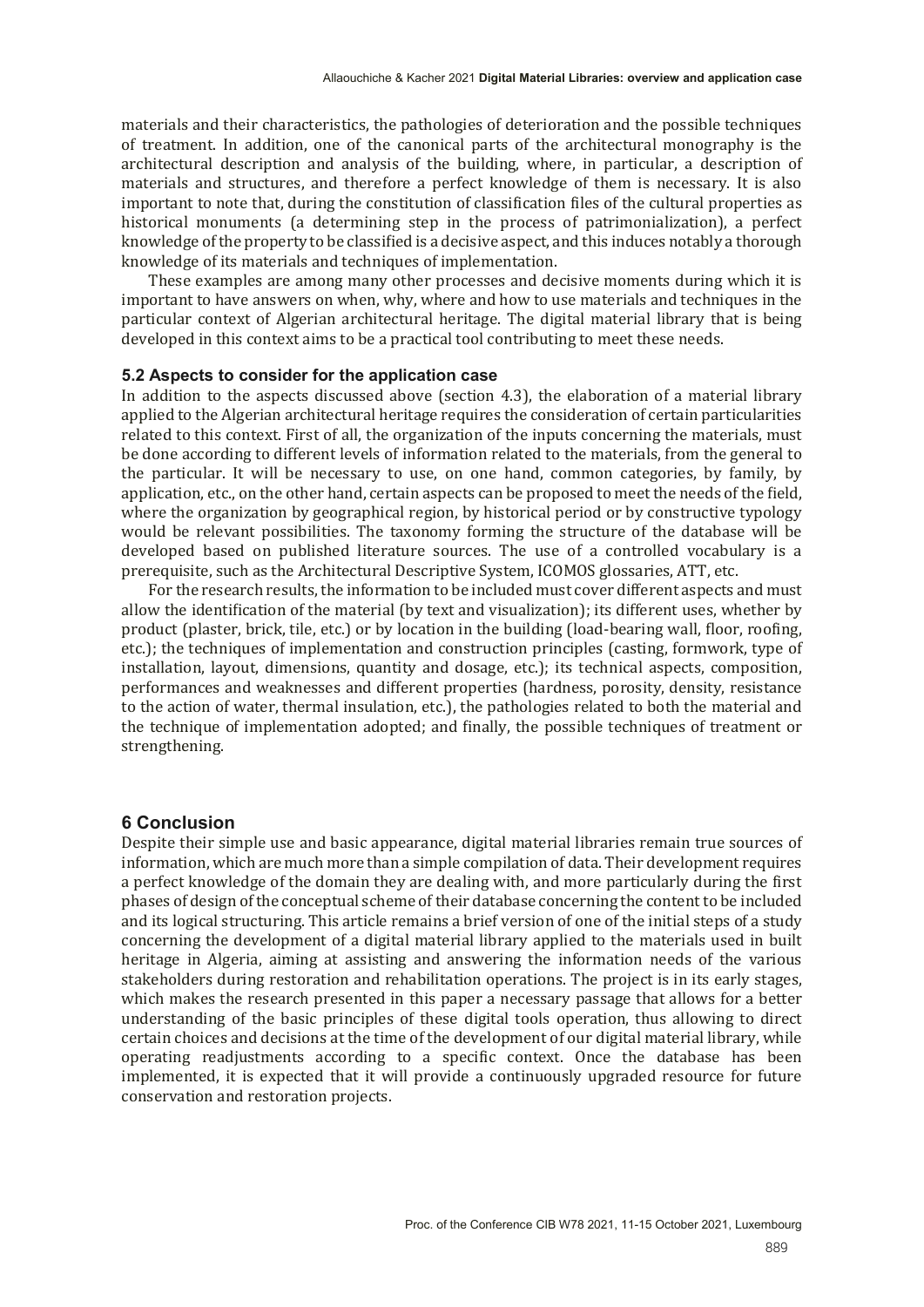## **References**

- ARCHI-MATERIAL Digital Library. Available online at : https://www.archi-material.com/produits/?q  $(Accessed 30/06/2021)$
- Art & Architecture Thesaurus. Available online at : https://www.getty.edu/research/tools/vocabularies/aat/ (Accessed 30/06/2021) BuildSite. Available online at : https://www.buildsite.com/ (Accessed 30/06/2021)

*Büttner, S. (2011).* Atlas historique et technique de la pierre à bâtir bourguignonne. Plateforme numérique mutualiste sur la nature et l'usage de la pierre. Bulletin du centre d'études médiévales d'Auxerrel *BUCEMA*, (15), pp.351-355.

- Cité du design material library. Available online at : https://www.citedudesign.com//materiautheque/explore.php (Accessed 30/06/2021)
- Dessandier D., Bromblet P., Christophe D. & Jourdan R. (2013), PierreSud, base de données sur les pierres du patrimoine historique et archéologique du sud de la France. *5e Rencontres Internationales du Patrimoine Architectural Méditerranéen* (RIPAM 5)
- Dessandier, D. & Bromblet, P. (2016). L'observatoire PierreSud sur les pierres du patrimoine historique du sud de la France : présentation générale et application aux marbres du Languedoc-Roussillon. Patrimoines du Sud,  $(4)$
- Diara, F. & Rinaudo, F. (2020). IFC Classification for FOSS HBIM: Open Issues and a Schema Proposal for Cultural Heritage Assets. *Applied Sciences*, 10(23), p.8320.
- DIGITAL ENVIRONMENTAL HUB FOR GLOBAL CONSTRUCTION PRODUCTS. Available online at : https://www.lcadatabase.com/ [Accessed 30/06/2021]
- Frangipane, A. (2010). Working for an electronic database of historical stone resources in Friuli-Venezia Giulia (Italy). *Geological Society, London, Special Publications*, 333(1), pp.197-209.
- Heylen Ceramics. Available online at : https://www.heylenceramics.be/ (Accessed 30/06/2021)
- Hindmarch, L. & Arens, R.M. (2009). The academic library and collaborative architectural education: Creating a materials collection at Cal Poly. *Art Documentation: Journal of the Art Libraries Society of North America*, 28(2), pp.4-12.
- Hyslop, E., McMillan, A., Cameron, D., Leslie, A. & Lott, G. (2010). Building stone databases in the UK: A practical resource for conservation. *Engineering Geology*, 115(3-4), pp.143-148.

Innovatheque - FCBA Technological Institute. Available online at : http://www.innovatheque.fr/recherche-materiaux (Accessed 30/06/2021)

- Institute of Making University College London. Available online at : https://www.instituteofmaking.org.uk/ (Accessed 30/06/2021)
- ISO 16739: Industry Foundation Classes (IFC) for data sharing in the construction and facility management industries
- ISO 23387-2020, Building information modelling (BIM) -Data templates for construction objects used in the life cycle of built assets- Concepts and principles
- Jost, D. (2011). Material evidence: for hands-on learning, more universities are establishing materials collections. *Landscape architecture*, 101(8), pp.124-135.
- Kampfová, H. & Přikryl, R. (2010). Electronic database of historical natural stones of the Czech Republic: structuring field and laboratory data. *Geological Society*, *London*, *Special Publications*, 333(1), pp.211-217.
- LA MAT « de la matière aux matériaux ». Available online at : https://la-mat.fr/materiautheque/ (Accessed  $30/06/2021$
- Material ConneXion. Available online at : https://materialconnexion.com/ [Accessed 30/06/2021]
- Material Disctrict. Available online at : https://materialdistrict.com/material/ (Accessed 30/06/2021)
- Material Lab Johnson Tiles. Available online at : https://www.johnson-tiles.com/catalog/search/  $(Accessed 30/06/2021)$
- Material Lab Pratt Institute. Available online at : https://library.artstor.org/#/collection/100057187  $(Accessed 30/06/2021)$
- Materials Gallery of the Colegio Oficial de Arquitectos in Madrid. Available online at : http://materiales.coam.org/es/materialista (Accessed 30/06/2021)
- Materials Lab The University of Texas at Austin School of Architecture. Available online at : https://materials.soa.utexas.edu/search/ (Accessed 30/06/2021)
- Materials Research Collaborative University of Houston. Available online at : https://uh.edu/archmrc/ (Accessed 30/06/2021)
- Matériauthèque Campus Archi-Material. Available online at : https://campus.materiaux.archi/ (Accessed 30/06/2021)
- MLAB Materials-Aarhus School of Architecture. Available online at : https://aarch.dk/en/mlab-materials/  $(Accessed 30/06/2021)$